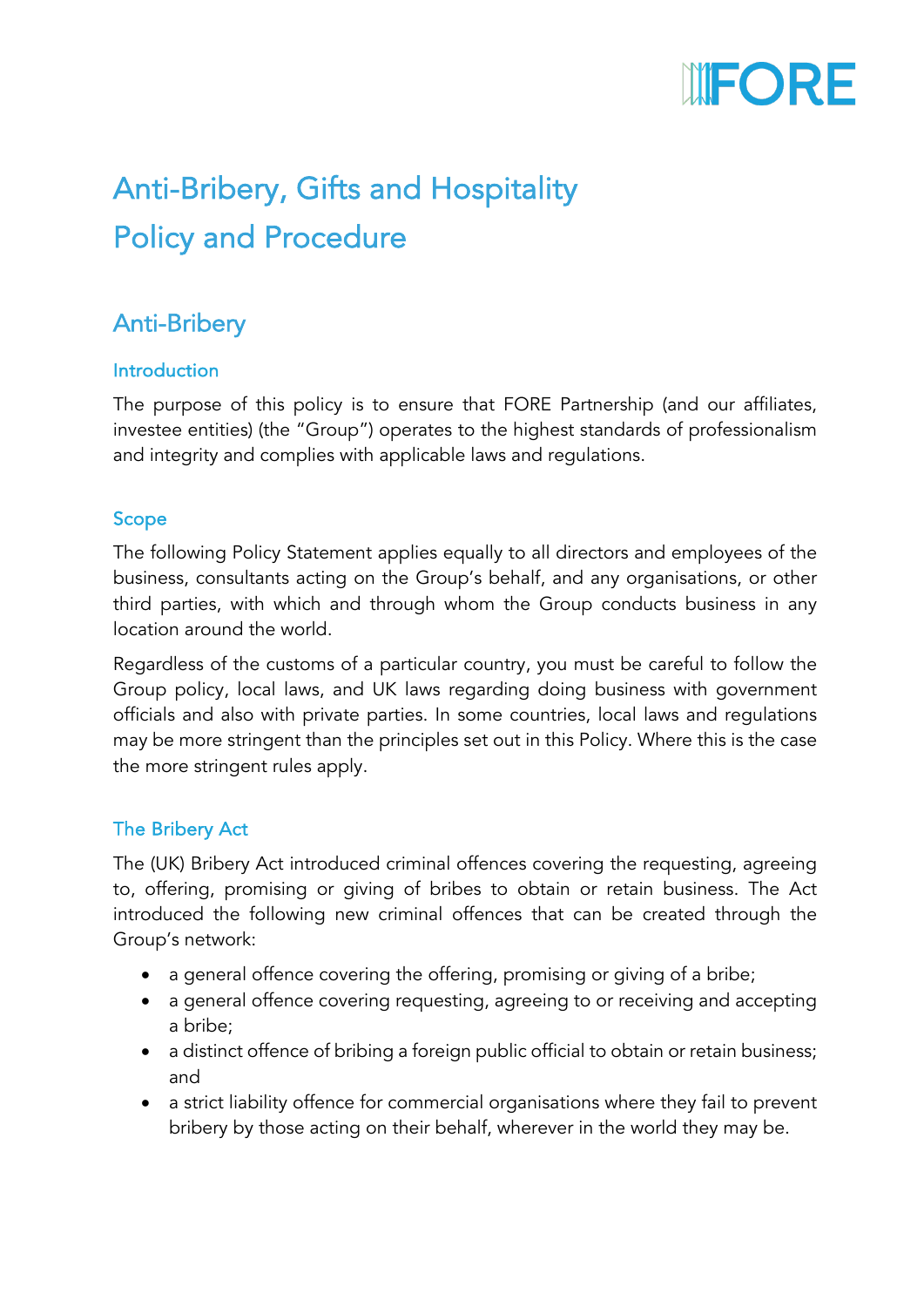

The Bribery Act exposes the Group, its directors and employees to liability that could result in:

- individuals in the UK being jailed for up to 10 years and/or receiving an unlimited fine; and
- FORE Advisors receiving an unlimited fine.

Further, a UK director convicted of a bribery offence could be disqualified from holding a director position for up to 15 years.

The Group values its reputation for professionalism and trust. We recognise that over and above any financial damage suffered, fraud may reflect adversely on our image and reputation.

The Group is therefore committed to preventing bribery and to promoting a culture where bribery is unacceptable.

The purpose of the following Policy Statement is to set out the Group's aims with regard to limiting its exposure to bribery by:

- setting out a clear anti-bribery policy to prevent corruption and bribery;
- providing awareness training to employees, and directors so that they can recognise and avoid the use of bribery by themselves and others;
- encouraging employees to be vigilant and to report any suspicions of bribery, providing them with suitable channels of communication and ensuring sensitive information is treated appropriately;
- monitoring and rigorously investigating instances of alleged bribery and assisting police and other appropriate authorities in any resultant prosecution; and
- taking firm and vigorous action against any individual(s) involved in bribery.

### Policy Statement

The Group prohibits the offering, the giving, the solicitation or the acceptance of any bribe in order to gain any commercial, contractual or regulatory advantage for the firm in a way which is unethical, or in order to gain any personal advantage for the individual or anyone connected with the individual.

The Group's policies give details of the actions to be taken where it is perceived that fraudulent or corrupt acts are being perpetrated. Inevitably, decisions as to what is acceptable may not always be easy. If anyone is in doubt as to whether a potential act constitutes bribery, the matter should be referred to your immediate manager and may be escalated to senior management.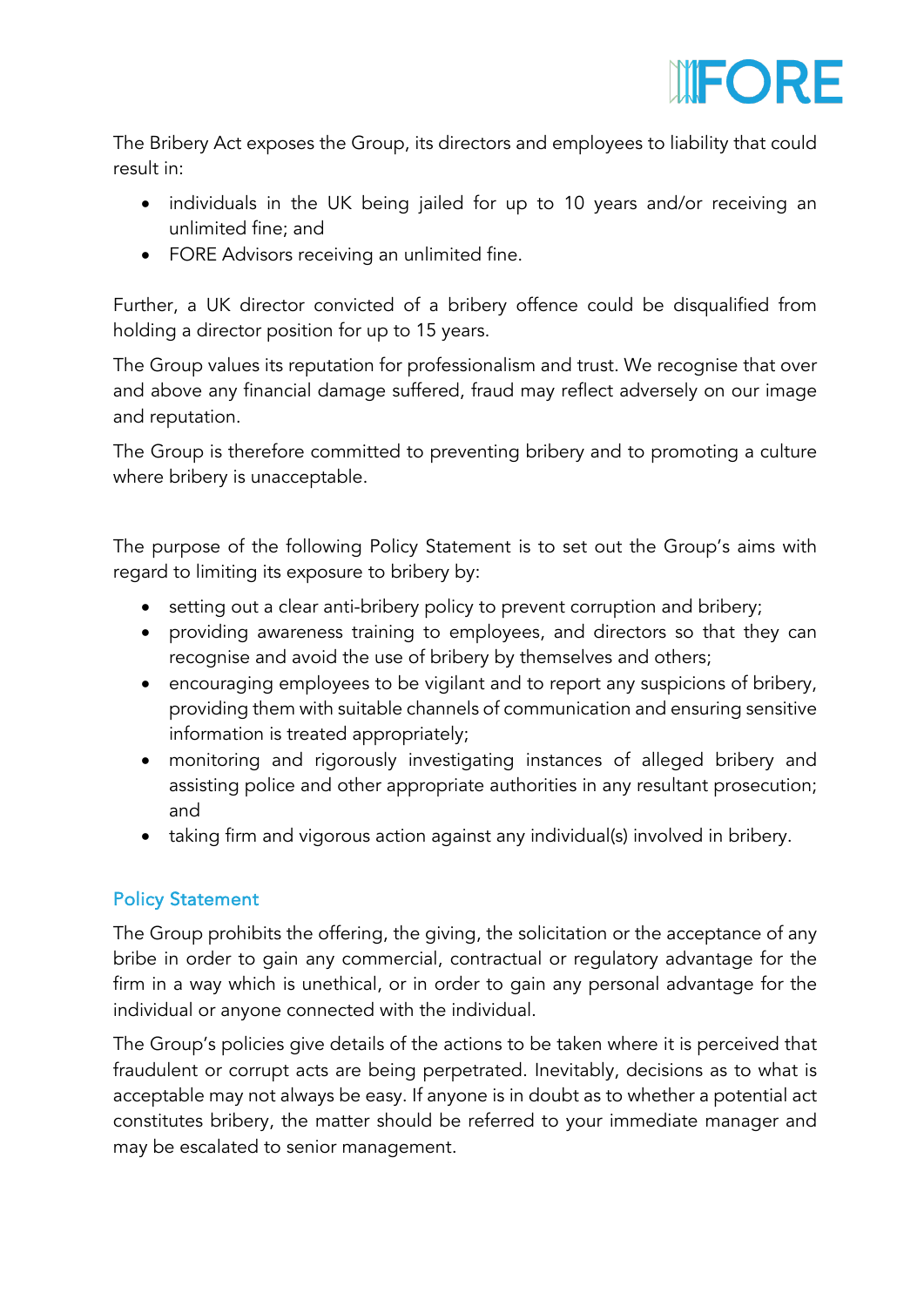

## Responsibility

The prevention, detection and reporting of bribery is the responsibility of all employees and directors throughout the Group. Suitable channels of communication by which employees and others can report confidentially any suspicion of bribery will be maintained by the Whistleblowing policy.

There may be situations faced by individuals in which the correct course of action is not always obvious or clear. It is an individual's responsibility to supplement this policy with their own common sense, following the spirit of the policy as well as its content. Otherwise faced with uncertainty, an individual should ask themselves:

- Do I have any doubts about the legality or the ethics of what I am doing or being asked to do?
- Is it compliant with FORE's policies and procedures?
- Would I have any concerns about what I am doing being public knowledge?
- Would I have any trouble explaining what I am doing to family or friends?

If anyone is asked to do something that they suspect is illegal, unethical or against the Group's policy or any other codes of conduct, then they must make a notification as described in the Whistleblowing policy.

## Gifts and Hospitality

Advice is provided here to staff who, in the course of their day-to-day work, might receive offers of gifts and hospitality, or provide gifts and hospitality to others on the Group's behalf.

Any decision to provide or accept gifts and hospitality should be able to withstand both internal and external scrutiny. They must be defensible as being in the direct interest of the firm, as being proportionate to that interest and within limits that are acceptable to the Board.

## **Preclearance**

All directors and employees must ensure that all gifts and hospitality received or given of a value equal to or greater than £400 or Euro equivalent (pro-rata on a per person basis) individually or on an accumulated basis in a period of a year, are pre-approved by the manager responsible for your business line prior to the giving or receiving of the gift or hospitality, and recorded in the Register.

## **Gifts**

In general, the receiving of gifts, or the provision of gifts, in whatever form, is not considered to be appropriate. Exceptions to this might be low value gifts which have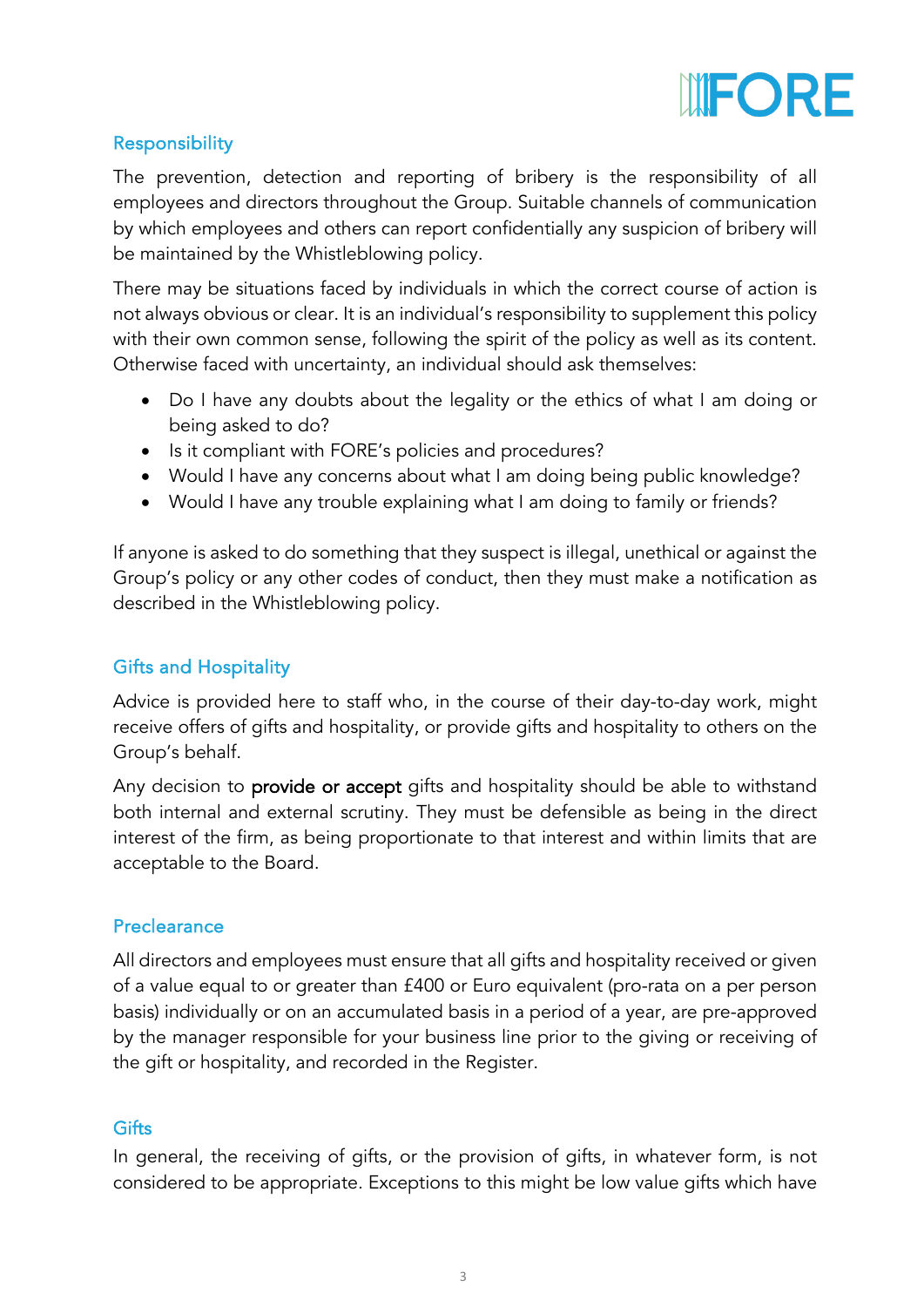

no influence over any decision or action taken by the recipient such as calendars, diaries and pens, gifts for promotions or for having a baby. It is not necessary to know the exact value of these types of gift, but anything that appears to be worth more than £100 or Euro equivalent must be logged on your office register.

Careful judgement must be exercised in all cases. Ultimately the acceptance or offering of a gift is subject to the discretion of your manager. If appropriate he may instruct it is shared amongst the team.

## **Hospitality**

In general, it is acceptable to receive or provide working lunches, dinners or refreshments on an occasional basis. Whether the Group is the receiver or provider, invitations to attend all expenses paid events or sales demonstrations, must have prior approval by your manager, particularly if overseas travel is involved, for compliance with the content and spirit of this policy and the Group's professional standards. It is not necessary to know the exact value of these types of hospitality, but anything that appears to be worth more than £100 or Euro equivalent per person must be logged on your office register.

Staff should exercise caution in accepting any hospitality from:

- Existing contractors or suppliers.
- Businesses or individuals who might be seeking to provide consultancy or other work for the Group.

## **Check**

Example criteria to test if gifts and hospitality comply with this policy:

- No obligation has been placed on a recipient of the gift or hospitality.
- There is no intention to influence decision-making.
- Any provision of gifts, or hospitality must be made openly.
- The size of the gift, or the value of the hospitality is small, or accords with general business practice.
- The nature of the gift, or hospitality is appropriate to the relationship.
- It is fully compliant with local laws.
- It is infrequent. The giving or receiving of gifts and hospitality should not be overly frequent between the giver and the recipient.
- If required by this policy, it is fully documented, demonstrating the purpose and that approval has been obtained.